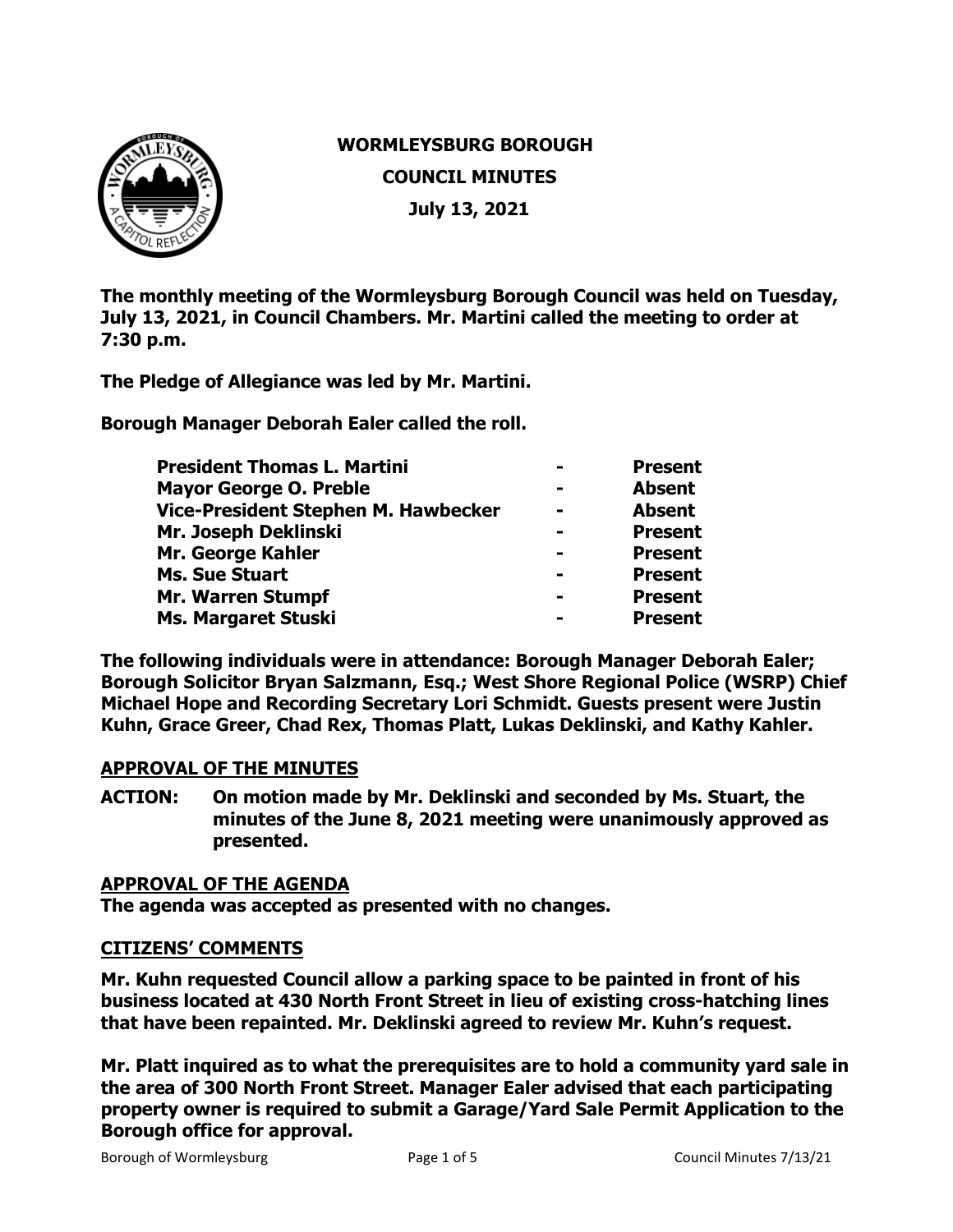**Mr. Platt observed that quite a few of the Borough banners hung on the utility poles throughout borough are tattered. Manger Ealer advised that the removal of the banners is being scheduled. Mr. Stumpf proposed the option of replacing the previous banners with military banners honoring the service of veterans. Council agreed and Manager Ealer is to assess the options of military banner replacements.** 

#### **BUILDING PLANS**

**There were no building plans.** 

## **PUBLIC HEARINGS**

**There were no public hearings.**

## **REPORTS FROM APPOINTED BOROUGH OFFICERS**

#### **Borough Manager/Secretary**

**Council accepted the Borough Manager's monthly report, which was emailed, with no questions.**

**Ms. Stuart requested Manager Ealer draft a letter that states support for the repeal of Act 43 (2017) that had expanded the Commonwealth's fireworks statutes.** 

#### **Borough Treasurer**

**Treasurer Ealer presented the monthly report with the relevant check registers. There were no questions.** 

**ACTION: On motion made Ms. Stuski and seconded by Mr. Deklinski, the June Treasurer's report was approved unanimously as presented and Council directed that it be sent to the file for audit.** 

#### **Borough Solicitor**

**Solicitor Salzmann presented the draft for the "No Parking Ordinance" on the southside of Echo Road from West Foxcroft Drive to the Wormleysburg Borough line.** 

**ACTION: On motion made by Mr. Deklinski and seconded by Ms. Stuart, Council unanimously voted to advertise and hold a public hearing for the ordinance at their next meeting.** 

**Solicitor Salzmann presented the Cumberland County Redevelopment Authority MOU in regard to 120 South Front Street.**

**ACTION: On motion made by Ms. Stuart and seconded by Mr. Deklinski, Council unanimously voted to enter into understanding with the Cumberland County Redevelopment Authority MOU.** 

#### **Borough Engineer**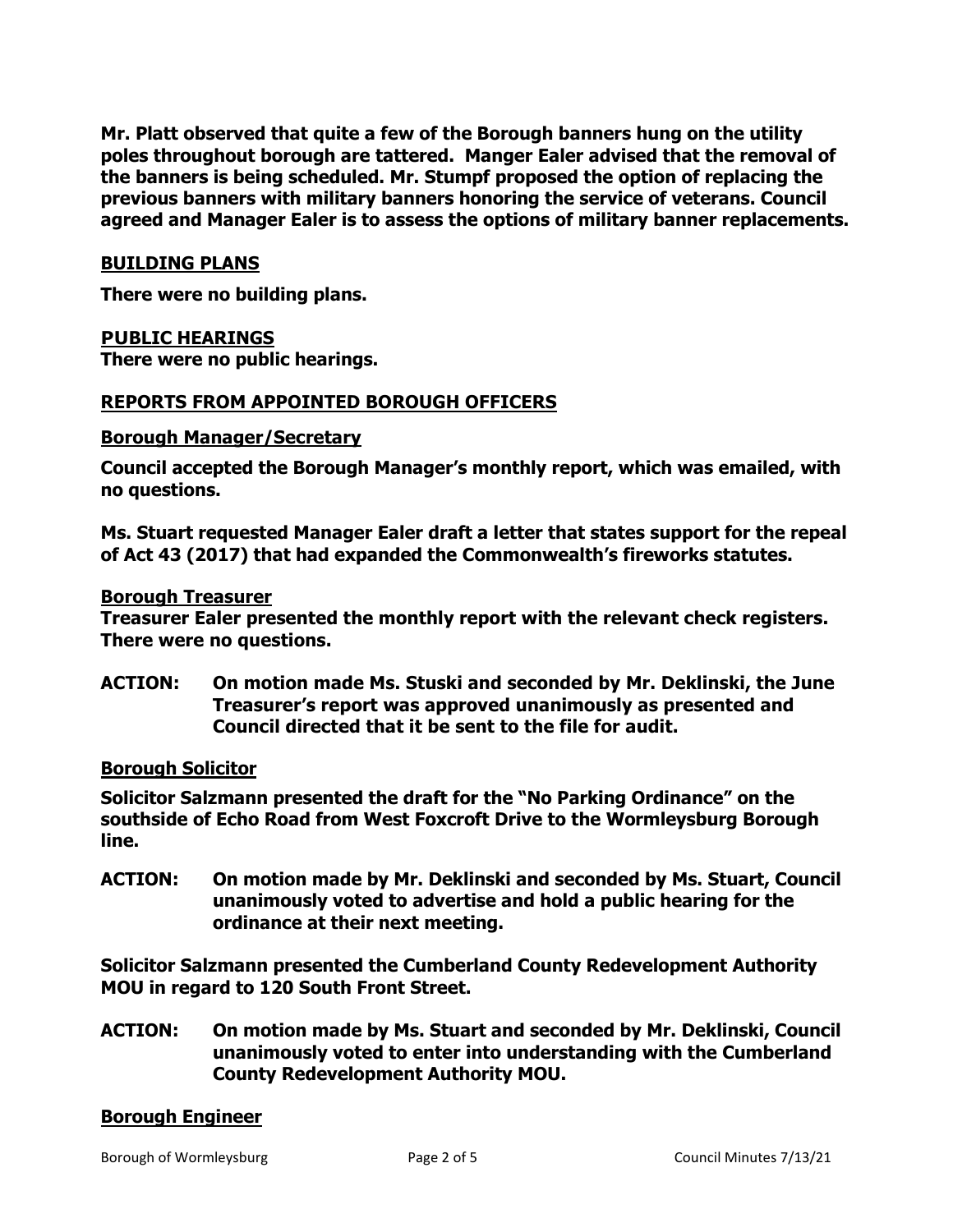**The Borough Engineer's report was provided electronically.** 

# **COUNCIL PRESIDENT'S REPORT**

**Mr. Martini expressed his explicit appreciation and steadfast support for Chief Hope and his team with the WSRPD. As Council President, Mr. Martini officially stated that he does not endorse the concept of defunding police service.**

## **COUNCIL VICE-PRESIDENT'S REPORT**

**ACTION: On motion made by Ms. Stuski and seconded by Ms. Stuart, Council unanimously approved the distribution of funds as follows (as evidenced by the check registers dated from 6/08/21 to 7/13/21).**

| <b>Accounts</b>      | <b>Number of Checks</b> | <b>Distribution Summary</b> |
|----------------------|-------------------------|-----------------------------|
| <b>General Fund</b>  | 67                      | 335,058.39                  |
| <b>Fire Tax Fund</b> |                         | 2,072.27                    |
| <b>Sewer Fund</b>    | 48                      | 148,532.32                  |
| <b>Total</b>         | 118                     | 158,216.37*                 |

\*The distribution summary total may include inter-fund transfers in keeping with accounting requirements.

#### **MAYOR'S REPORT**

**The Mayor provided his monthly report, which was accepted without questions.** 

#### **COMMITTEE REPORTS**

#### **Administrative Committee**

**Manager Ealer noted two (2) meetings are to be scheduled in the upcoming month to assess the mid-year budget and to review the** 

#### **Parks, Public Lands and Recreation Committee, CapCOG**

**Ms. Stuski reported that Columbia Excavating has broken ground and construction is underway for the Redding Park ADA improvements.** 

#### **Planning Commission and Streets, Sanitary/Highway Committee**

**Mr. Deklinski noted that all 2021 projects; inlet repairs, street sweeping, line painting, have been completed.**

**Mr. Deklinski reported that PennDOT will be utilizing LTAP to perform the South Front Street Pedestrian Safety study.**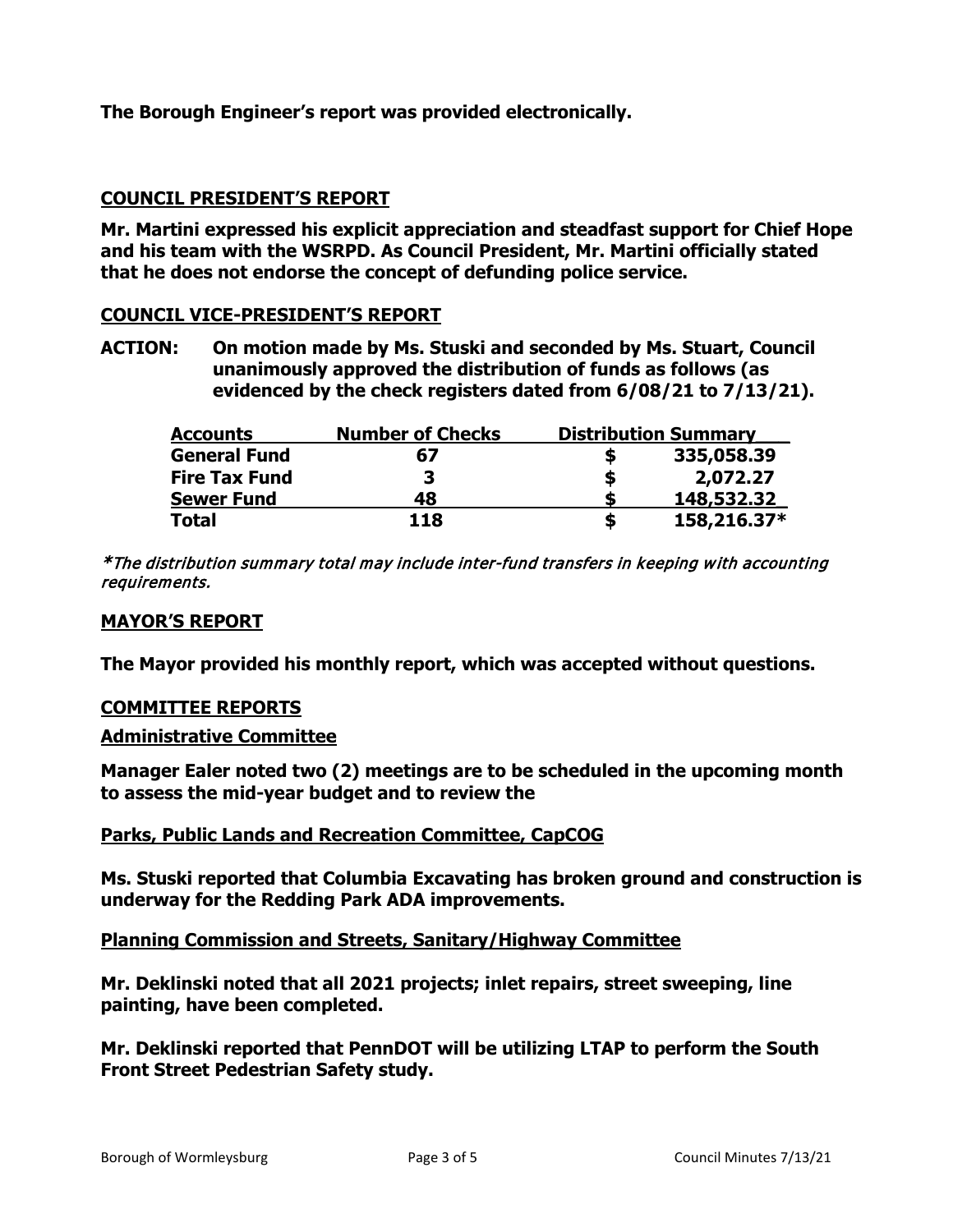**Mr. Deklinski provided an update that the Robotics Pavement Assessment, whereby the streets are electronically and visually analyzed, is scheduled to begin in early August.**

**Mr. Deklinski advised that the utility lines and poles along the Lehighton Nature Preserve on Walnut Street are communication lines owned by Verizon and are not PP&L lines. Mr. Deklinski noted that after speaking with Wade Black; PP&L Vegetation Management Department, Mr. Black advised that PP&L is open and willing to remove trees and vegetation that impede on the electrical power lines located on resident owned properties located in Pennsboro Manor.** 

# **Service/Property Committee**

**No report.**

# **Codes Enforcement, Zoning, Sidewalks and Shade Trees Committee**

**Ms. Stuart noted that the draft Sign Ordinance is still in process.** 

**Ms. Stuart provided an update for Lemoyne Borough's proposed development, Riverton Woods on 12th Street.**

## **Public Safety Committee**

**Mr. Stumpf noted the monthly report was provided electronically. There were no questions.** 

# **NEW BUSINESS**

**Ms. Stuart raised concerns regarding the potential harm that may be caused by a 5G frequency, in addition to no plan being provided to the borough as to where the 5G frequency towers are to be located. Manager Ealer is to work in conjunction with Solicitor Salzmann to reassess the Verizon Agreement presented to the borough by Cohen Law Group.**

**ACTION: On motion made by Ms. Stuart and seconded by Mr. Deklinski, Council unanimously agreed to defer action on the Verizon Agreement.** 

# **OLD BUSINESS**

**Ms. Stuski reported that three (3) chapters have been completed and the completed chapters will be sent to the borough office the week of July 19th.**

# **EXECUTIVE SESSION**

**Mr. Martini opened the Executive Session at 8:25 p.m. The group discussed:**

# **1 – Personnel Matter**

**Mr. Martini closed the Executive Session at 8:40 p.m.**